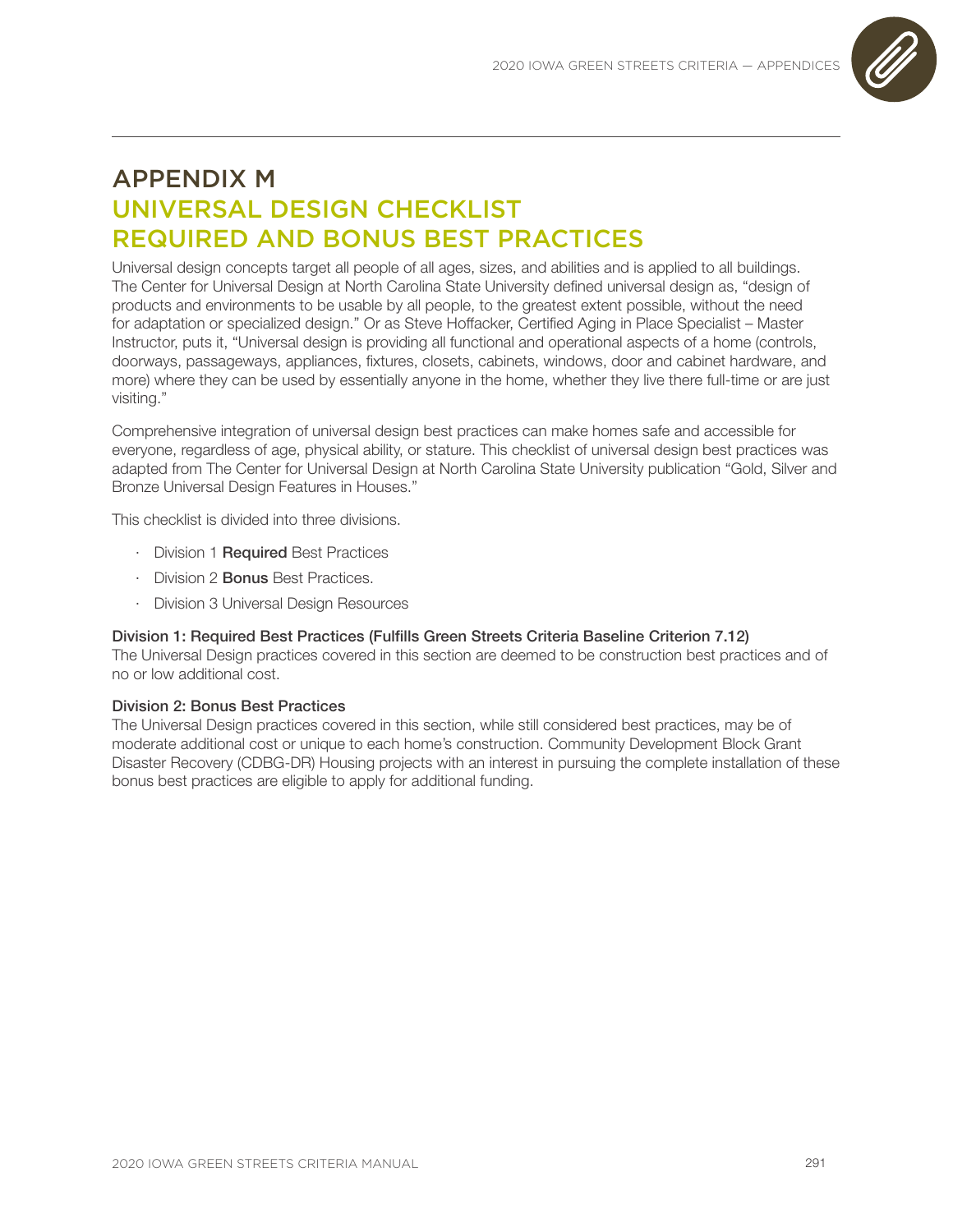

# DIVISION 1: REQUIRED BEST PRACTICES

## *SECTION 1. ENTRANCE*

#### 1.1 Stepless Entrances

Install at least one stepless entrance. If only one, not through a garage or from a patio or raised deck.

- · Level bridges to uphill point.
- · Drive and garage elevated to floor level, so vehicles do the climbing.
- · Earth berm and bridge and sloping walk details.
- · Site grading and earth work (with foundation waterproofing) and sloping walks at 1 in 20 maximum slope.
- · Avoid ramps. If ramps are used, integrate into the design.

#### 1.2 Other Entrances

- · One-half inch maximum rise at entrance thresholds.
- · Provide clearance/maneuvering space at doors to comply with ANSI A117.1.
- · Space at entry doors should be a minimum 5' x 5' level clear space inside and outside of entry door for maneuvering while opening or closing door.
- · Clear door opening width (34" minimum = 36" wide doors), for all entrance doorways.

#### 1.3 Other Entrance Features

- · Light for operating at entry doors: focused light on lockset, general illumination for seeing visitors at night, and/or motion detector controls that turn on lights when someone approaches the door to eliminate the problem of dark approaches to home and adds a sense of security.
- · View of visitors for all people, including children and seated users through sidelights, wide angle viewers, TV monitors, windows in doors, and/or windows nearby.
- · A place to put packages while opening doors: built-in shelf, bench or table with knee space below located on the outside next to the door.
- · A way for visitors to communicate with residents, such as lighted doorbell at a reachable height, intercom with portable telephone link, and/or hardwired intercom.
- · Address/house number should be large, high contrast, located in a prominent place, easy for friends and emergency personnel to locate.

## *SECTION 2. CIRCULATION*

## □ 2.1 Interior Circulation

- · At least one bedroom and accessible bathroom should be located on an accessible ground floor entry level (same level as kitchen, living room, etc.).
- · Clear door opening width (32" minimum, 34" 36" wide doors), for all doorways. Consider Interior pocket doors and when fully open door should extend 2" minimum outside door jamb and be equipped with open-loop handles for easy gripping.
- · Clear floor space (18" minimum) beside door on pull side at latch jamb provides space to move out of the way of the door swing when pulling it open.
- · Circulation route (42" minimum width) to provide maneuvering room in hallways/archways.
- · Turning space in all rooms (60" diameter required, 66" diameter preferred).
- · An open plan design, minimizing hallways and doorways and maximizing sight lines.
- · Floor finishes that minimize glare, are slip resistant, & low resistance to walking or rolling.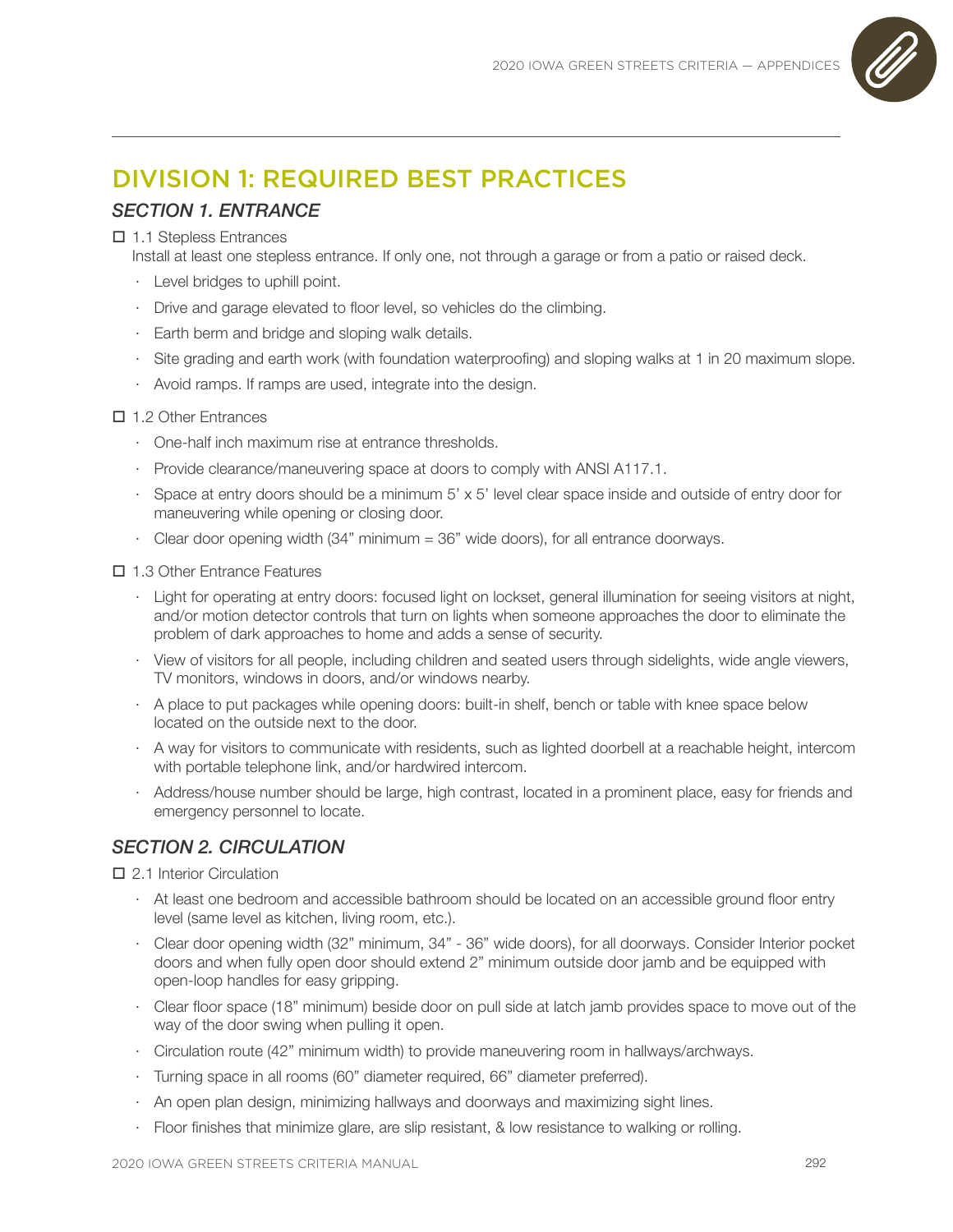

#### □ 2.2 Vertical Circulation

· Stair handrails placed on both sides of stairs.

## *SECTION 3. BATHROOMS*

□ 3.1 Adequate Maneuvering Space

- · Adequate maneuvering space: 66" diameter turning space in the room and 30" x 48" clear floor spaces at each fixture. Spaces may overlap.
- · Provide clear space per ANSI 117.1 in front and to one side of toilet to allow for easy maneuvering to and around toilet.
- · Toilet centered 18" from any side wall, cabinet or tub.

#### 3.2 Toilet

· Install all comfort height toilets at height of 17 to 19 inches from the floor to the seat top.

3.4 Extra Blocking / Grab Bars

· Extra blocking in walls around toilet, tub, and shower allows for future placement and relocation of grab bars while assuring adequate load bearing.

3.5 Fixture Controls - Bathroom

- · Single-lever water controls at all plumbing fixtures and faucets.
- · Mix valve with pressure balancing and hot water limiter prevents scalding people.
- · Adjustable height, movable hand-held shower heads in all tubs and showers, in addition to fixed heads, if provided. Single lever diverter valves if needed.
- · Offset controls in tub/shower with adjacent clear floor space allows for easy access from outside the tub with no inconvenience when inside.

3.6 Mirrors

· Long mirrors should be placed with bottom no more than 36" above finished floor and top at least 72" high. Full-length mirrors are good choices.

## *SECTION 4. KITCHENS*

4.1 Cabinets / Storage

- · Space between face of cabinets and cabinets and walls should be 48" minimum.
- · Full-extension, pull-out drawers, shelves and racks in base cabinets for easy reach to all storage (NOT REQUIRED, BUT RECOMMENDED AND PREFERRED).
- · Adjustable height shelves in wall cabinets.
- · Pantry storage with easy access pull-out and/or adjustable height shelves for easy reaching of otherwise hard-to-get items.

#### 4.2 Fixture Controls - Kitchen

· Single-lever water controls at all plumbing fixtures and faucets.

 $\Box$  4.3. Appliances (if provided)

- · Front mounted controls on appliances to facilitate easy reach.
- · Side-by-side refrigerator allows easy reach of otherwise hard-to-get items, particularly if pull-out shelving is provided.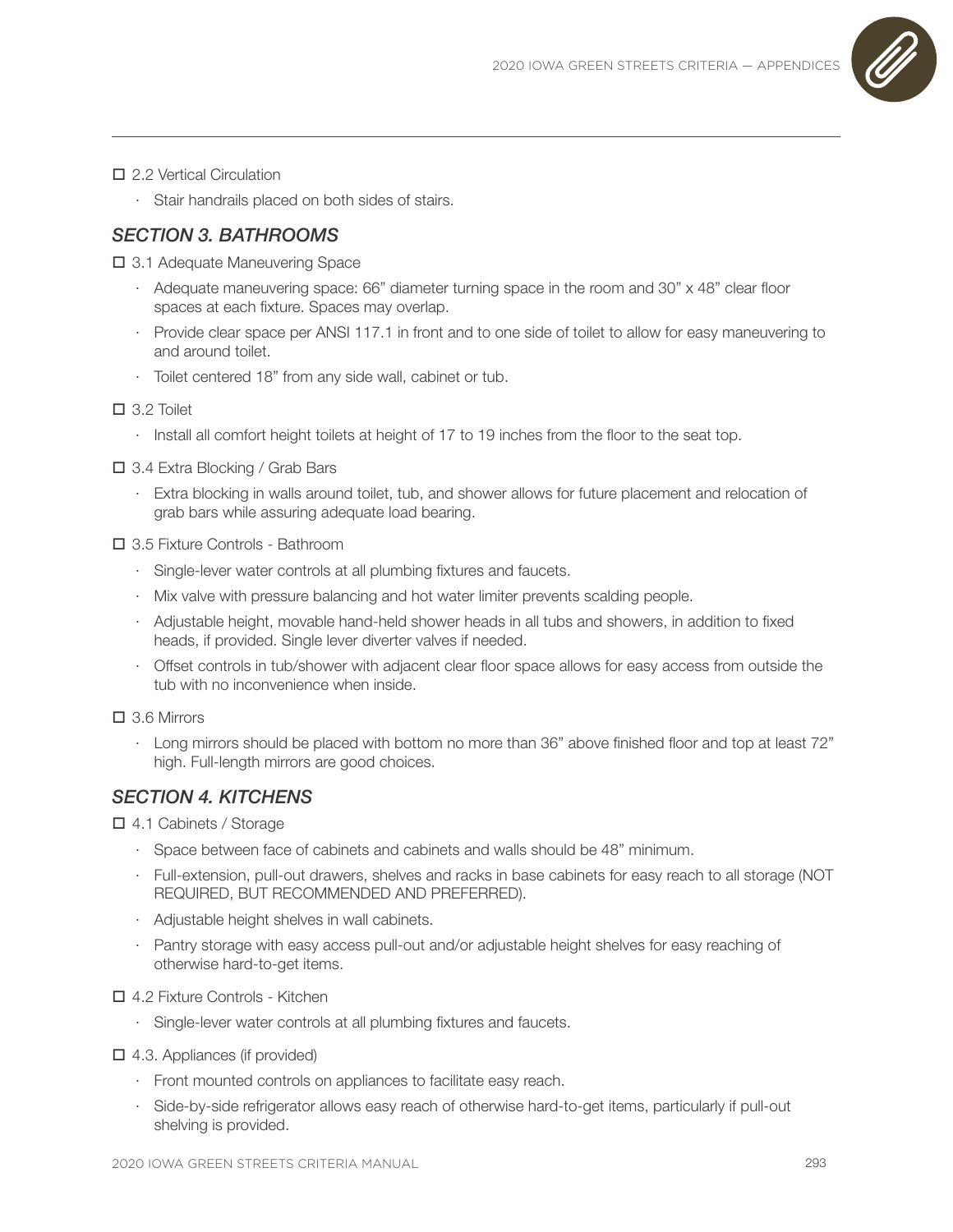

# *SECTION 5. SWITCHES AND CONTROLS*

### 5.1 Light Switches

- · Locate light switches above floor, 36" 44" maximum.
- · Easy-touch rocker or hands-free switches.

## □ 5.2 Electrical Outlets

- · Install electrical outlets, at least 20" minimum height from the floor.
- · Place additional electrical outlets at bed locations and desk for equipment, four-plex boxes each side for computer and electronic equipment as well as personal use equipment.

### □ 5.3 Electrical Panels

- · Locate electrical panel with top no more than 54" above floor located with a minimum 30" x 48" clear floor space in front.
- $\square$  5.4 Thermostats
	- · Place thermostats at 48" maximum height.

## *SECTION 6. GARAGES / CARPORTS*

- 6.1 Garage Doors
	- · Install power operated overhead doors.

## *SECTION 7. HOME AUTOMATION*

### $\Box$  7.1 Lights

- · Motion detector light switches in garages, utility spaces, entrances, and basements.
- · Remote controls for selected lights.
- □ 7.2 Heating and Cooling System
	- · Remote controls for heating and cooling. (May connect to Green Streets required smart thermostat.)

### 7.3 Safety Features

- · Audible and visual indicators for doorbell.
- · Audible and visual indicators for smoke detectors.

## *SECTION 8. STORAGE*

□ 8.1 Storage and Closets

- · 50% of storage to be no more than 54" high.
- · Adjustable height closet rods and shelves allow for flexibility of storage options.

## *SECTION 9. HARDWARE*

□ 9.1 Knobs, Handles and Pulls

- Install easy to use hardware, requiring little or no strength or flexibility.
- · Use lever door handles and / or push plates.
- · Install loop handle pulls on drawers and cabinets or use touch latches or mechanical latches (NOT REQUIRED, BUT RECOMMENDED AND PREFERRED).
- · Provide keyless locks.

## *SECTION 10. WINDOWS*

□ 10.2 Window Height

· Install windows for viewing with a 36" maximum sill height.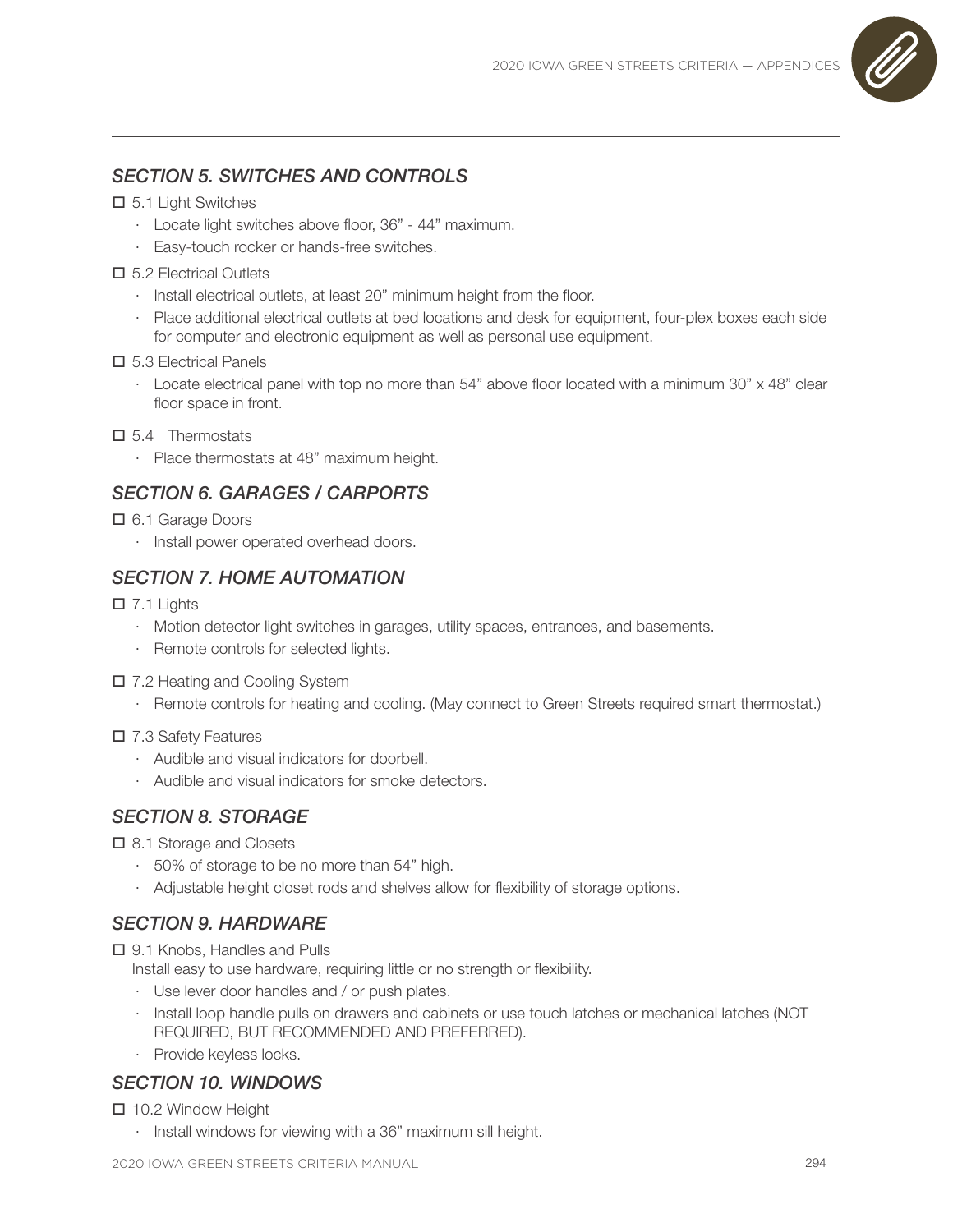

# DIVISION 2: BONUS BEST PRACTICES

## *SECTION 1. ENTRANCE - BONUS*

□ 1.2 Other Entrance Features

· Weather protection shelter while unlocking and opening doors, such as porches, stoop with roof, awnings, long roof overhangs, and/or carport.

## *SECTION 3. BATHROOMS - BONUS*

 $\Box$  3.3 Sink

- · Countertop lavatories preferred with bowl mounted as close to front edge as possible.
- · Wall hung lavatories acceptable with appropriate pipe protection.
- · Knee space under lavatory (29" high) allows someone to use lavatory from a seated position. May be open knee space or achieved by removable vanity or fold-back or self-storing doors.
- · Pipe protection panels must be provided to prevent contact with hot or sharp surfaces.
- · Pedestal lavatories are not acceptable

3.6 Shower / Tub

- · Minimum 5' x 3' (4' preferred), deep curbless shower. OR
- · Tub with integral seat, waterproof floor, and a floor drain. OR
- $\cdot$  Other bathrooms in the same house may have a tub with an integral seat or a 3' x 3' transfer shower with "L" shaped folding seat and 1/2" maximum lip (curb) in lieu of fixtures described above. When more than one bathroom has the same type of bathing fixture (a tub, shower, wet area shower), at least one shower should be arranged for left-hand use and one for right.

## *SECTION 4. KITCHENS - BONUS*

 $\Box$  4.3. Appliances

- · Cook top or range with staggered burners and front or side mounted controls to eliminate dangerous reaching over hot burners
- · Cook top with knee space below allows someone to use the appliance from a seated position. May be open knee space or achieved by means of removable base cabinets or fold-back or self-storing doors. Pipe protection panels must be provided to prevent contact with hot or abrasive surfaces.
- · Built-in oven with knee space beside, set for one pull-out oven rack at the same height as adjacent counter top OR drop-in range with knee space beside, top set at 34" above finished floor.
- · Dishwasher raised on a platform or drawer unit, so top rack is level with adjacent countertop, puts bottom racks within easy reach requiring less bending.

□ 4.4 Counters

- · Contrasting color border treatment on countertops. Color or contrast difference allows easy recognition of the edges of counters and the different heights to prevent accidental spills.
- · Stretches of continuous counter tops for easy sliding of heavy items.